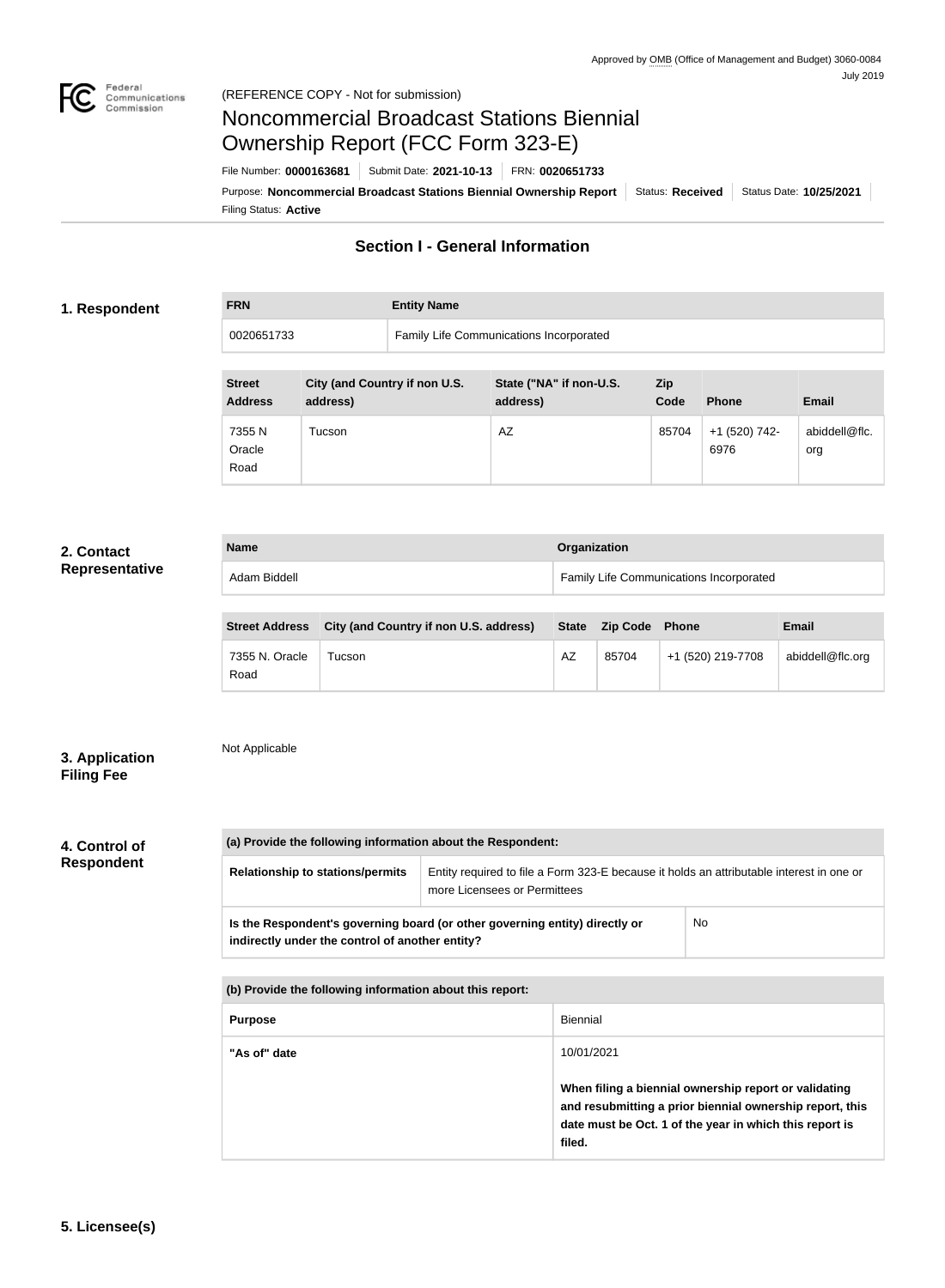**and Station(s)**

**Respondent is filing this report to cover the following Licensee(s) and station(s):**

| <b>Licensee/Permittee Name</b> | <b>FRN</b> |
|--------------------------------|------------|
| Family Life Broadcasting Inc   | 0001598952 |

| Fac. ID No. | <b>Call Sign</b> | <b>City</b>            | <b>State</b> | <b>Service</b> |
|-------------|------------------|------------------------|--------------|----------------|
| 10670       | <b>WJBP</b>      | <b>RED BANK</b>        | <b>TN</b>    | <b>FM</b>      |
| 20403       | <b>KFLT-FM</b>   | <b>TUCSON</b>          | <b>AZ</b>    | <b>FM</b>      |
| 20638       | <b>KFLR-FM</b>   | <b>PHOENIX</b>         | AZ           | <b>FM</b>      |
| 20655       | <b>K294AN</b>    | <b>PAYSON</b>          | AZ           | <b>FX</b>      |
| 32358       | <b>WJTG</b>      | <b>FORT VALLEY</b>     | GA           | <b>FM</b>      |
| 32365       | <b>WJTY</b>      | <b>LANCASTER</b>       | WI           | <b>FM</b>      |
| 32367       | <b>KJTA</b>      | <b>FLAGSTAFF</b>       | AZ           | <b>FM</b>      |
| 32368       | <b>KJTY</b>      | <b>TOPEKA</b>          | KS           | <b>FM</b>      |
| 32370       | <b>WJTF</b>      | PANAMA CITY            | FL.          | <b>FM</b>      |
| 38281       | <b>KLFF</b>      | <b>SAN LUIS OBISPO</b> | CA           | <b>FM</b>      |
| 39890       | <b>KAMY</b>      | <b>LUBBOCK</b>         | <b>TX</b>    | <b>FM</b>      |
| 79035       | KGDP-FM          | <b>SANTA MARIA</b>     | CA           | <b>FM</b>      |
| 92993       | <b>KFLB-FM</b>   | <b>STANTON</b>         | <b>TX</b>    | <b>FM</b>      |
| 148509      | <b>K269FG</b>    | <b>ODESSA</b>          | <b>TX</b>    | <b>FX</b>      |
| 155684      | <b>K298BN</b>    | <b>BIG SPRING</b>      | <b>TX</b>    | <b>FX</b>      |

| Licensee/Permittee Name                | <b>FRN</b> |
|----------------------------------------|------------|
| <b>Family Life Broadcasting System</b> | 0027237668 |

| Fac. ID No. | <b>Call Sign</b> | <b>City</b>        | <b>State</b> | <b>Service</b> |
|-------------|------------------|--------------------|--------------|----------------|
| 20636       | <b>K297AE</b>    | <b>RUIDOSO</b>     | <b>NM</b>    | <b>FX</b>      |
| 20637       | <b>KFLQ</b>      | ALBUQUERQUE        | <b>NM</b>    | <b>FM</b>      |
| 20646       | <b>K209BC</b>    | <b>SAN ANTONIO</b> | CO           | <b>FX</b>      |
| 20654       | <b>K212BB</b>    | <b>ALAMOGORDO</b>  | <b>NM</b>    | <b>FX</b>      |
| 57715       | <b>KWFL</b>      | <b>ROSWELL</b>     | <b>NM</b>    | <b>FM</b>      |
| 92128       | <b>K215EK</b>    | CARLSBAD           | <b>NM</b>    | <b>FX</b>      |
| 92322       | <b>K204GJ</b>    | <b>LAS VEGAS</b>   | <b>NM</b>    | <b>FX</b>      |
| 93636       | <b>K264BA</b>    | <b>PORTALES</b>    | <b>NM</b>    | <b>FX</b>      |
| 93777       | <b>K211DW</b>    | <b>TUCUMCARI</b>   | <b>NM</b>    | <b>FX</b>      |
| 94044       | <b>K209EG</b>    | <b>ARTESIA</b>     | <b>NM</b>    | <b>FX</b>      |
| 94150       | <b>K208EG</b>    | <b>ALAMOSA</b>     | CO           | <b>FX</b>      |
| 94158       | <b>K208ED</b>    | <b>DEMING</b>      | <b>NM</b>    | <b>FX</b>      |
| 94259       | <b>K217EG</b>    | <b>LAMAR</b>       | CO           | <b>FX</b>      |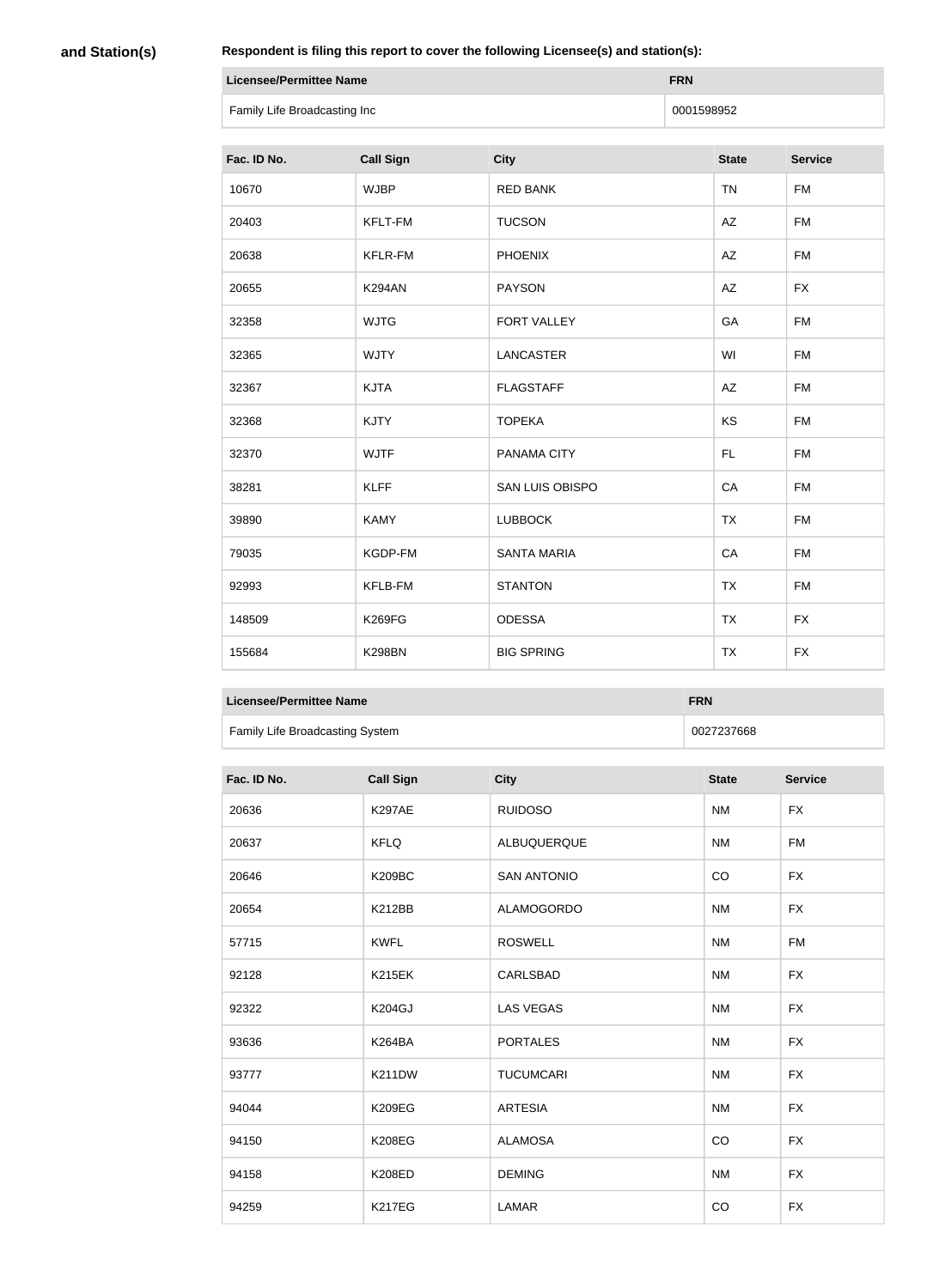| 154270 | <b>K205EX</b> | CLOVIS<br>$\sim$ | <b>NM</b> | $\mathbf{r}$<br>⊤∧ |
|--------|---------------|------------------|-----------|--------------------|
|        |               |                  |           |                    |

# **Section II – Biennial Ownership Information**

**(a)** Ownership Interests. This Question requires Respondents to enter detailed information about ownership interests by generating a series of subforms. Answer each question on each subform. The first subform listing should be for the Respondent itself. If the Respondent is not a natural person, also list each of the officers, members of the governing board (or other governing entity), stockholders, and any other persons or entities with a direct attributable interest in the Respondent pursuant to the standards set forth in 47 C.F.R. Section 73.3555. (A "direct" interest is one that is not held through any intervening companies or entities.) List each interest holder with a direct attributable interest in the Respondent separately. **2. Ownership Interests** Licensee Respondents that hold authorizations for one or more full power television, AM, and/or FM stations should list all contracts and other instruments set forth in 47 C.F.R. Section 73.3613(a) through (c) for the facility or facilities listed on this report. If the agreement is a network affiliation agreement, check the appropriate box. Otherwise, select "Other." Non-Licensee Respondents should select "Not Applicable" in response to this question. Not Applicable. **1. 47 C.F.R. Section 73.3613 Documents**

> Leave the percentage of total assets (Equity Debt Plus) field blank for an interest holder unless that interest holder has an attributable interest in the Respondent solely on the basis of the Commission's Equity Debt Plus attribution standard, 47 C.F.R. Section 73.3555, Note 2(i).

In the case of vertical or indirect ownership structures, list only those interests in the Respondent that also represent an attributable interest in the Licensee(s) for which the report is being submitted.

Entities that are part of an organizational structure that includes holding companies or other forms of indirect ownership must file separate ownership reports. In such a structure do not report, or file a separate report for, any interest holder that does not have an attributable interest in the Licensee(s) for which the report is being submitted.

Please see the Instructions for further detail concerning interests that must be reported in response to this question.

The Respondent must provide an FCC Registration Number for each interest holder reported in response to this question. Please see the Instructions for detailed information and guidance concerning this requirement.

| <b>FRN</b>                                            | 0020651733                                              |                      |  |
|-------------------------------------------------------|---------------------------------------------------------|----------------------|--|
| <b>Entity Name</b>                                    | Family Life Communications Incorporated                 |                      |  |
| <b>Address</b>                                        | PO Box                                                  |                      |  |
|                                                       | <b>Street 1</b>                                         | 7355 N Oracle Road   |  |
|                                                       | <b>Street 2</b>                                         |                      |  |
|                                                       | <b>City</b>                                             | Tucson               |  |
|                                                       | State ("NA" if non-U.S.<br>address)                     | AZ                   |  |
|                                                       | <b>Zip/Postal Code</b>                                  | 85704                |  |
|                                                       | Country (if non-U.S.<br>address)                        | <b>United States</b> |  |
| <b>Listing Type</b>                                   | Respondent                                              |                      |  |
| <b>Positional Interests</b><br>(check all that apply) | Respondent                                              |                      |  |
| <b>Tribal Nation or Tribal</b><br><b>Entity</b>       | Interest holder is not a Tribal nation or Tribal entity |                      |  |
| <b>Interest Percentages</b>                           | Voting                                                  | 0.0%                 |  |
| (enter percentage values<br>from 0.0 to 100.0)        | <b>Equity</b>                                           | 0.0%                 |  |

#### **Ownership Information**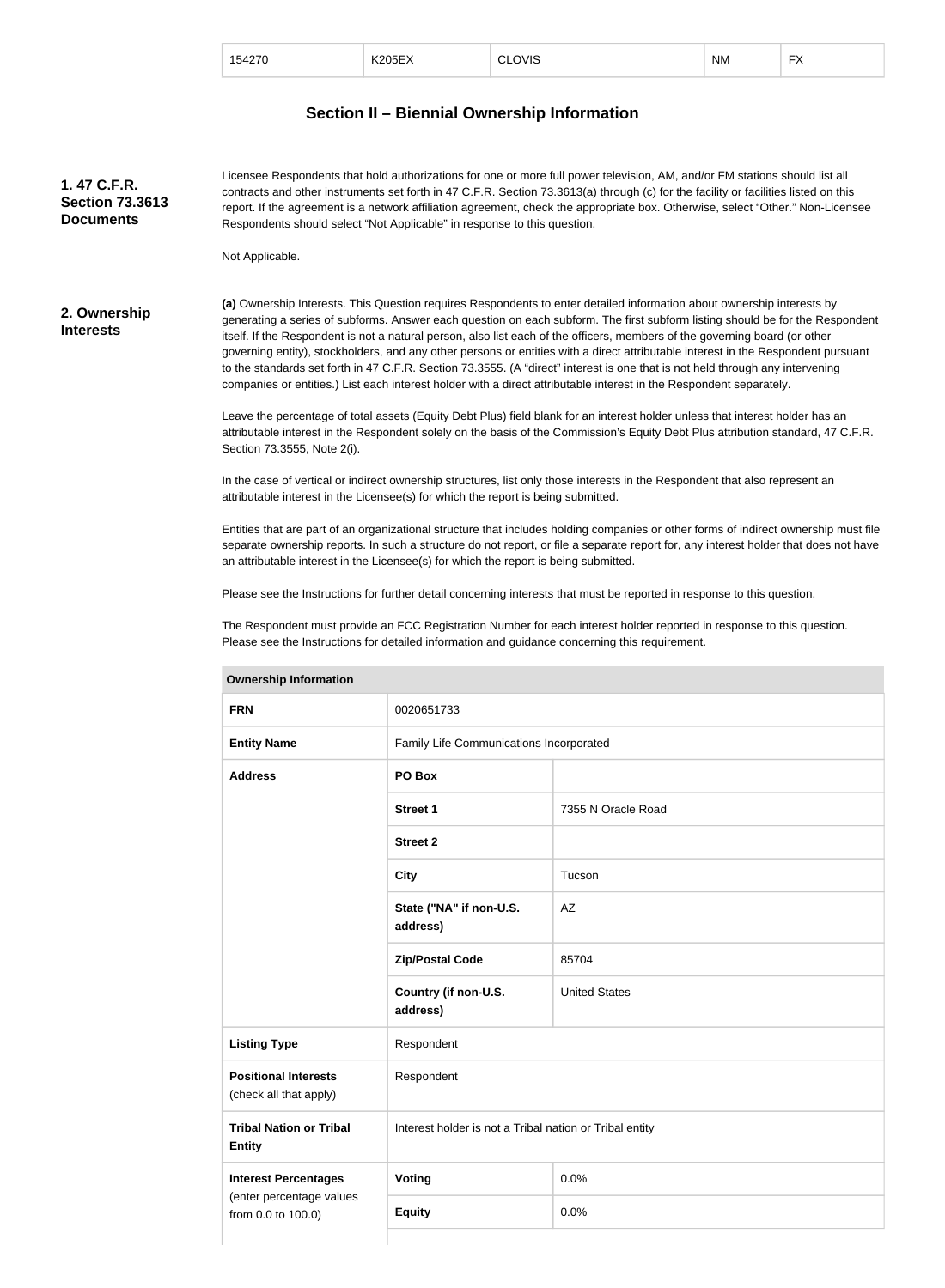| <b>Total assets (Equity Debt</b><br>Plus)                                            | $0.0\%$ |     |
|--------------------------------------------------------------------------------------|---------|-----|
| Does interest holder have an attributable interest in one or more broadcast stations |         | Yes |

**that do not appear on this report?**

| <b>Ownership Information</b>                                                                                                      |                                                                |                        |  |
|-----------------------------------------------------------------------------------------------------------------------------------|----------------------------------------------------------------|------------------------|--|
| <b>FRN</b>                                                                                                                        | 9990119690                                                     |                        |  |
| <b>Name</b>                                                                                                                       | Randy Carlson                                                  |                        |  |
| <b>Address</b>                                                                                                                    | PO Box                                                         | 68125                  |  |
|                                                                                                                                   | <b>Street 1</b>                                                |                        |  |
|                                                                                                                                   | <b>Street 2</b>                                                |                        |  |
|                                                                                                                                   | <b>City</b>                                                    | Oro Valley             |  |
|                                                                                                                                   | State ("NA" if non-U.S.<br>address)                            | AZ                     |  |
|                                                                                                                                   | <b>Zip/Postal Code</b>                                         | 85737                  |  |
|                                                                                                                                   | Country (if non-U.S.<br>address)                               | <b>United States</b>   |  |
| <b>Listing Type</b>                                                                                                               | Other Interest Holder                                          |                        |  |
| <b>Positional Interests</b><br>(check all that apply)                                                                             | Officer, Member of Governing Board (or other governing entity) |                        |  |
| <b>Principal Profession or</b><br><b>Occupation</b>                                                                               | <b>Chief Executive Officer</b>                                 |                        |  |
| By Whom Appointed or<br><b>Elected</b>                                                                                            | <b>Board of Directors</b>                                      |                        |  |
| Citizenship, Gender,                                                                                                              | Citizenship                                                    | <b>US</b>              |  |
| <b>Ethnicity, and Race</b><br><b>Information (Natural</b>                                                                         | Gender                                                         | Male                   |  |
| <b>Persons Only)</b>                                                                                                              | <b>Ethnicity</b>                                               | Not Hispanic or Latino |  |
|                                                                                                                                   | Race                                                           | White                  |  |
| <b>Interest Percentages</b>                                                                                                       | <b>Voting</b>                                                  | 14.2%                  |  |
| (enter percentage values<br>from 0.0 to 100.0)                                                                                    | <b>Equity</b>                                                  | 0.0%                   |  |
|                                                                                                                                   | <b>Total assets (Equity Debt</b><br>Plus)                      | 0.0%                   |  |
| Does interest holder have an attributable interest in one or more broadcast stations<br>Yes<br>that do not appear on this report? |                                                                |                        |  |

| <b>Ownership Information</b> |                 |                        |  |
|------------------------------|-----------------|------------------------|--|
| <b>FRN</b>                   | 9990119691      |                        |  |
| <b>Name</b>                  | Evan Carlson    |                        |  |
| <b>Address</b>               | PO Box          |                        |  |
|                              | <b>Street 1</b> | 1635 W Hyperion Street |  |
|                              | <b>Street 2</b> |                        |  |
|                              |                 |                        |  |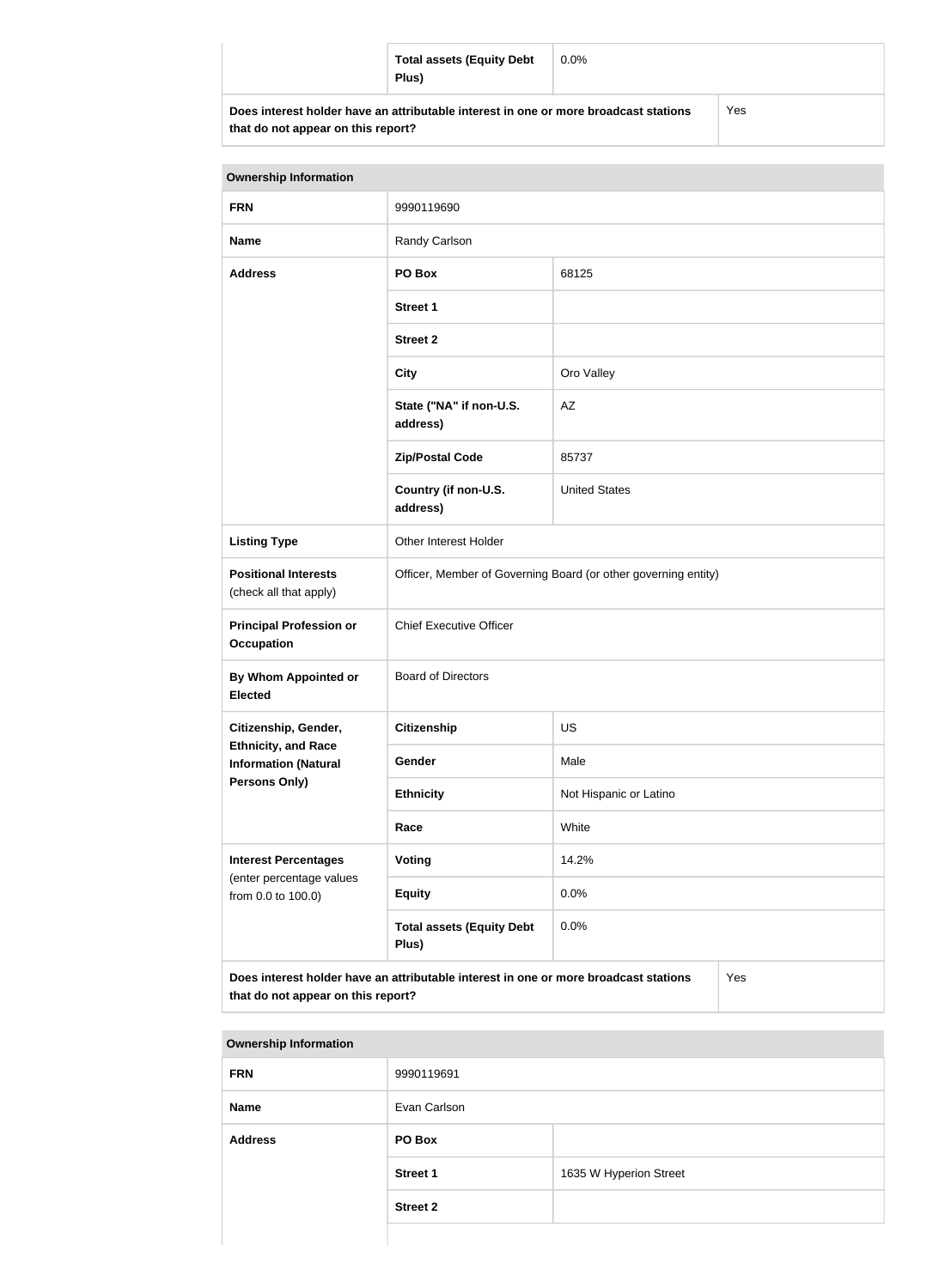|                                                                                   | <b>City</b>                                                                          | Tucson                 |  |
|-----------------------------------------------------------------------------------|--------------------------------------------------------------------------------------|------------------------|--|
|                                                                                   | State ("NA" if non-U.S.<br>address)                                                  | AZ                     |  |
|                                                                                   | <b>Zip/Postal Code</b>                                                               | 85704                  |  |
|                                                                                   | Country (if non-U.S.<br>address)                                                     | <b>United States</b>   |  |
| <b>Listing Type</b>                                                               | Other Interest Holder                                                                |                        |  |
| <b>Positional Interests</b><br>(check all that apply)                             | Officer, Member of Governing Board (or other governing entity)                       |                        |  |
| <b>Principal Profession or</b><br><b>Occupation</b>                               | President                                                                            |                        |  |
| By Whom Appointed or<br><b>Elected</b>                                            | <b>Board of Directors</b>                                                            |                        |  |
| Citizenship, Gender,<br><b>Ethnicity, and Race</b><br><b>Information (Natural</b> | <b>Citizenship</b>                                                                   | <b>US</b>              |  |
|                                                                                   | Gender                                                                               | Male                   |  |
| Persons Only)                                                                     | <b>Ethnicity</b>                                                                     | Not Hispanic or Latino |  |
|                                                                                   | Race                                                                                 | White                  |  |
| <b>Interest Percentages</b>                                                       | <b>Voting</b>                                                                        | 14.2%                  |  |
| (enter percentage values<br>from 0.0 to 100.0)                                    | <b>Equity</b>                                                                        | 0.0%                   |  |
|                                                                                   | <b>Total assets (Equity Debt</b><br>Plus)                                            | 0.0%                   |  |
| that do not appear on this report?                                                | Does interest holder have an attributable interest in one or more broadcast stations | Yes                    |  |

| <b>Ownership Information</b>                          |                                      |                       |  |
|-------------------------------------------------------|--------------------------------------|-----------------------|--|
| <b>FRN</b>                                            | 9990119692                           |                       |  |
| <b>Name</b>                                           | Mack A. Piotrowski                   |                       |  |
| <b>Address</b>                                        | PO Box                               |                       |  |
|                                                       | <b>Street 1</b>                      | 2648 E Big View Drive |  |
|                                                       | <b>Street 2</b>                      |                       |  |
|                                                       | <b>City</b>                          | Oro Valley            |  |
|                                                       | State ("NA" if non-U.S.<br>address)  | AZ                    |  |
|                                                       | <b>Zip/Postal Code</b>               | 85755                 |  |
|                                                       | Country (if non-U.S.<br>address)     | <b>United States</b>  |  |
| <b>Listing Type</b>                                   | Other Interest Holder                |                       |  |
| <b>Positional Interests</b><br>(check all that apply) | Officer                              |                       |  |
| <b>Principal Profession or</b><br><b>Occupation</b>   | Chief Finance and Operations Officer |                       |  |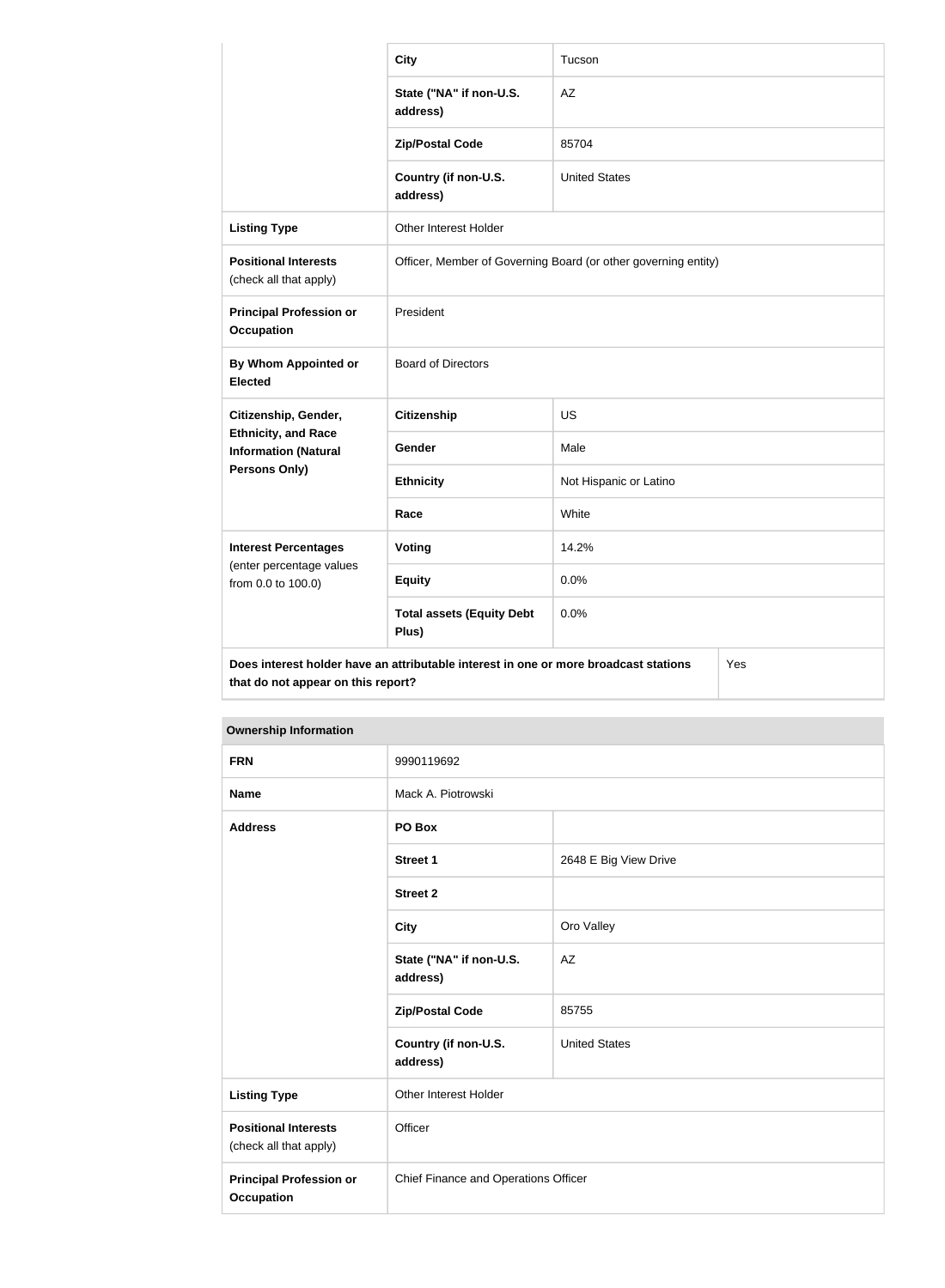| By Whom Appointed or<br><b>Elected</b>                                                                    | Board of Directors                        |                        |  |
|-----------------------------------------------------------------------------------------------------------|-------------------------------------------|------------------------|--|
| Citizenship, Gender,<br><b>Ethnicity, and Race</b><br><b>Information (Natural</b><br><b>Persons Only)</b> | <b>Citizenship</b>                        | <b>US</b>              |  |
|                                                                                                           | <b>Gender</b>                             | Male                   |  |
|                                                                                                           | <b>Ethnicity</b>                          | Not Hispanic or Latino |  |
|                                                                                                           | Race                                      | White                  |  |
| <b>Interest Percentages</b><br>(enter percentage values<br>from 0.0 to 100.0)                             | Voting                                    | $0.0\%$                |  |
|                                                                                                           | <b>Equity</b>                             | $0.0\%$                |  |
|                                                                                                           | <b>Total assets (Equity Debt</b><br>Plus) | 0.0%                   |  |
| Does interest holder have an attributable interest in one or more broadcast stations<br>Yes               |                                           |                        |  |

| <b>Ownership Information</b>                                                  |                                           |                        |  |
|-------------------------------------------------------------------------------|-------------------------------------------|------------------------|--|
| <b>FRN</b>                                                                    | 9990136812                                |                        |  |
| <b>Name</b>                                                                   | Sally Marie Barton                        |                        |  |
| <b>Address</b>                                                                | PO Box                                    |                        |  |
|                                                                               | <b>Street 1</b>                           | 1641 W. Sylvan Drive   |  |
|                                                                               | <b>Street 2</b>                           |                        |  |
|                                                                               | <b>City</b>                               | Prescott               |  |
|                                                                               | State ("NA" if non-U.S.<br>address)       | AZ                     |  |
|                                                                               | <b>Zip/Postal Code</b>                    | 86305                  |  |
|                                                                               | Country (if non-U.S.<br>address)          | <b>United States</b>   |  |
| <b>Listing Type</b>                                                           | Other Interest Holder                     |                        |  |
| <b>Positional Interests</b><br>(check all that apply)                         | Officer                                   |                        |  |
| <b>Principal Profession or</b><br><b>Occupation</b>                           | Chief Broadcast Engagement Officer        |                        |  |
| By Whom Appointed or<br><b>Elected</b>                                        | <b>Board of Directors</b>                 |                        |  |
| Citizenship, Gender,                                                          | <b>Citizenship</b>                        | <b>US</b>              |  |
| <b>Ethnicity, and Race</b><br><b>Information (Natural</b>                     | Gender                                    | Female                 |  |
| Persons Only)                                                                 | <b>Ethnicity</b>                          | Not Hispanic or Latino |  |
|                                                                               | Race                                      | White                  |  |
| <b>Interest Percentages</b><br>(enter percentage values<br>from 0.0 to 100.0) | Voting                                    | 0.0%                   |  |
|                                                                               | <b>Equity</b>                             | 0.0%                   |  |
|                                                                               | <b>Total assets (Equity Debt</b><br>Plus) | 0.0%                   |  |

**that do not appear on this report?**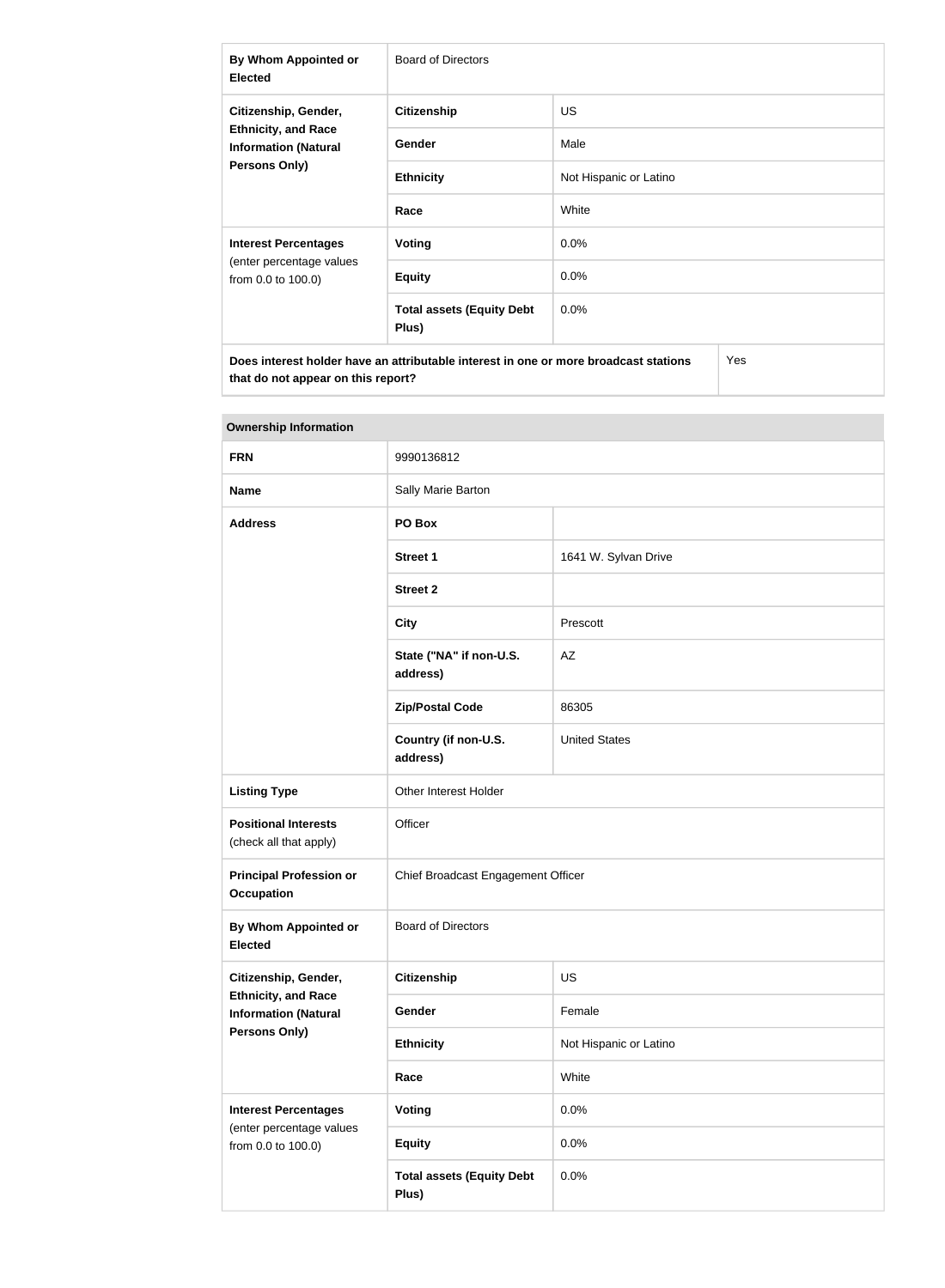**Does interest holder have an attributable interest in one or more broadcast stations that do not appear on this report?**

Yes

| <b>Ownership Information</b>                              |                                                                                      |                         |  |  |
|-----------------------------------------------------------|--------------------------------------------------------------------------------------|-------------------------|--|--|
| <b>FRN</b>                                                | 9990136813                                                                           |                         |  |  |
| <b>Name</b>                                               | Adam N. Biddell                                                                      |                         |  |  |
| <b>Address</b>                                            | PO Box                                                                               |                         |  |  |
|                                                           | <b>Street 1</b>                                                                      | 22164 E. Statehood Lane |  |  |
|                                                           | <b>Street 2</b>                                                                      |                         |  |  |
|                                                           | <b>City</b>                                                                          | <b>Red Rock</b>         |  |  |
|                                                           | State ("NA" if non-U.S.<br>address)                                                  | AZ                      |  |  |
|                                                           | <b>Zip/Postal Code</b>                                                               | 85145                   |  |  |
|                                                           | Country (if non-U.S.<br>address)                                                     | <b>United States</b>    |  |  |
| <b>Listing Type</b>                                       | Other Interest Holder                                                                |                         |  |  |
| <b>Positional Interests</b><br>(check all that apply)     | Officer                                                                              |                         |  |  |
| <b>Principal Profession or</b><br><b>Occupation</b>       | Chief Broadcast Systems Officer                                                      |                         |  |  |
| By Whom Appointed or<br><b>Elected</b>                    | <b>Board of Directors</b>                                                            |                         |  |  |
| Citizenship, Gender,                                      | <b>Citizenship</b>                                                                   | <b>US</b>               |  |  |
| <b>Ethnicity, and Race</b><br><b>Information (Natural</b> | Gender                                                                               | Male                    |  |  |
| <b>Persons Only)</b>                                      | <b>Ethnicity</b>                                                                     | Not Hispanic or Latino  |  |  |
|                                                           | Race                                                                                 | White                   |  |  |
| <b>Interest Percentages</b>                               | Voting                                                                               | 0.0%                    |  |  |
| (enter percentage values<br>from 0.0 to 100.0)            | <b>Equity</b>                                                                        | 0.0%                    |  |  |
|                                                           | <b>Total assets (Equity Debt</b><br>Plus)                                            | 0.0%                    |  |  |
| that do not appear on this report?                        | Does interest holder have an attributable interest in one or more broadcast stations | Yes                     |  |  |

### **Ownership Information**

| <b>FRN</b>     | 9990121491       |                       |
|----------------|------------------|-----------------------|
| Name           | Larry J. Carlson |                       |
| <b>Address</b> | <b>PO Box</b>    | 97                    |
|                | <b>Street 1</b>  |                       |
|                | <b>Street 2</b>  |                       |
|                | <b>City</b>      | <b>Rives Junction</b> |
|                |                  |                       |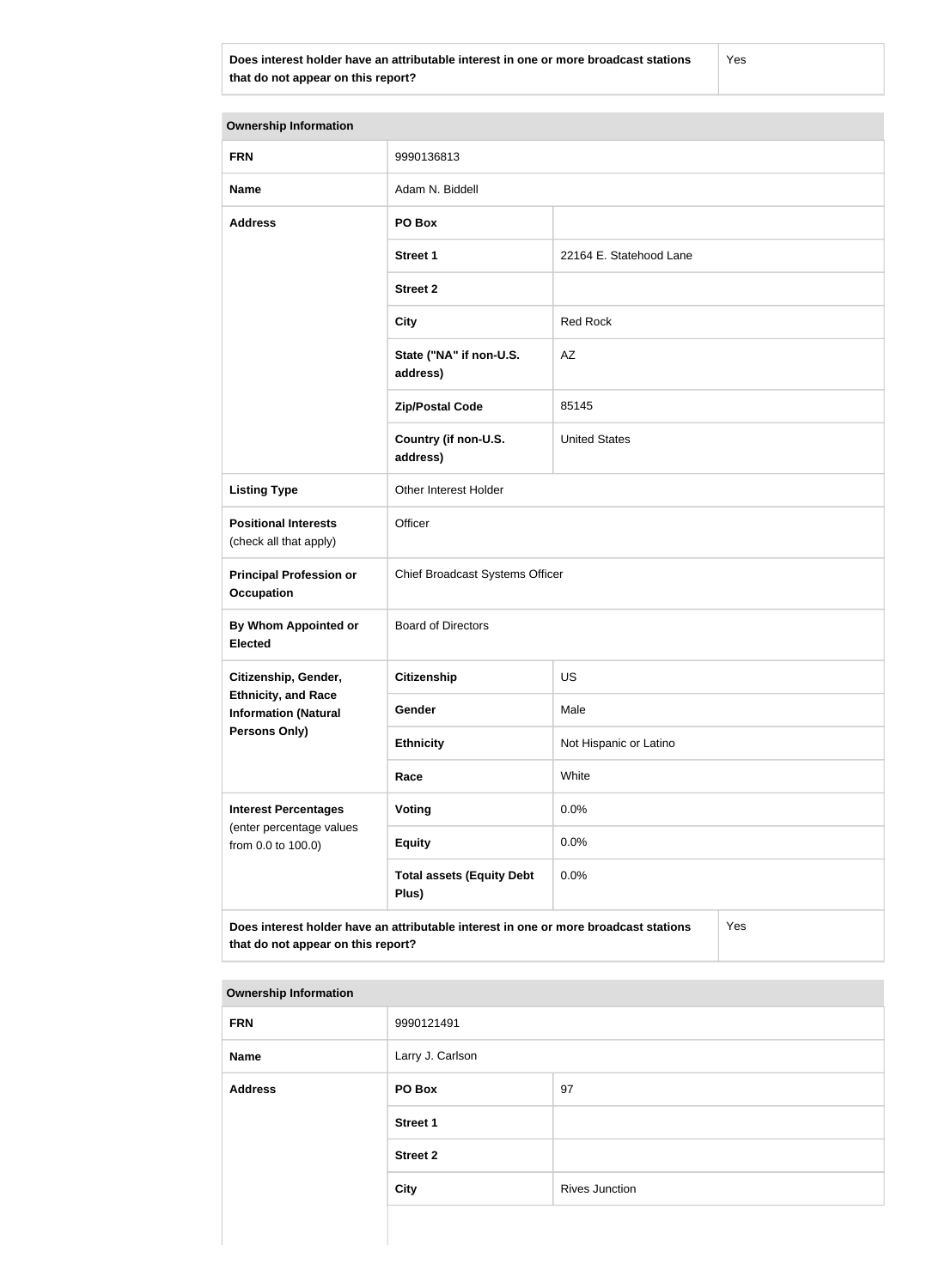|                                                                                   | State ("NA" if non-U.S.<br>address)                                                  | MI                     |  |
|-----------------------------------------------------------------------------------|--------------------------------------------------------------------------------------|------------------------|--|
|                                                                                   | <b>Zip/Postal Code</b>                                                               | 49277                  |  |
|                                                                                   | Country (if non-U.S.<br>address)                                                     | <b>United States</b>   |  |
| <b>Listing Type</b>                                                               | Other Interest Holder                                                                |                        |  |
| <b>Positional Interests</b><br>(check all that apply)                             | Member of Governing Board (or other governing entity)                                |                        |  |
| <b>Principal Profession or</b><br><b>Occupation</b>                               | Retired                                                                              |                        |  |
| <b>By Whom Appointed or</b><br><b>Elected</b>                                     | <b>Board of Directors</b>                                                            |                        |  |
| Citizenship, Gender,<br><b>Ethnicity, and Race</b><br><b>Information (Natural</b> | <b>Citizenship</b>                                                                   | US                     |  |
|                                                                                   | <b>Gender</b>                                                                        | Male                   |  |
| Persons Only)                                                                     | <b>Ethnicity</b>                                                                     | Not Hispanic or Latino |  |
|                                                                                   | Race                                                                                 | White                  |  |
| <b>Interest Percentages</b>                                                       | Voting                                                                               | 14.2%                  |  |
| (enter percentage values<br>from 0.0 to 100.0)                                    | <b>Equity</b>                                                                        | 0.0%                   |  |
|                                                                                   | <b>Total assets (Equity Debt</b><br>Plus)                                            | 0.0%                   |  |
| that do not appear on this report?                                                | Does interest holder have an attributable interest in one or more broadcast stations | Yes                    |  |

| <b>Ownership Information</b>                          |                                     |                                                       |  |
|-------------------------------------------------------|-------------------------------------|-------------------------------------------------------|--|
| <b>FRN</b>                                            | 9990121490                          |                                                       |  |
| <b>Name</b>                                           | Sidney L. Felker                    |                                                       |  |
| <b>Address</b>                                        | PO Box                              |                                                       |  |
|                                                       | <b>Street 1</b>                     | 50 W Linda Vista                                      |  |
|                                                       | <b>Street 2</b>                     |                                                       |  |
|                                                       | <b>City</b>                         | Tucson                                                |  |
|                                                       | State ("NA" if non-U.S.<br>address) | AZ                                                    |  |
|                                                       | <b>Zip/Postal Code</b>              | 85704                                                 |  |
|                                                       | Country (if non-U.S.<br>address)    | <b>United States</b>                                  |  |
| <b>Listing Type</b>                                   | Other Interest Holder               |                                                       |  |
| <b>Positional Interests</b><br>(check all that apply) |                                     | Member of Governing Board (or other governing entity) |  |
| <b>Principal Profession or</b><br><b>Occupation</b>   | Attorney                            |                                                       |  |
| <b>By Whom Appointed or</b><br><b>Elected</b>         | <b>Board of Directors</b>           |                                                       |  |
|                                                       |                                     |                                                       |  |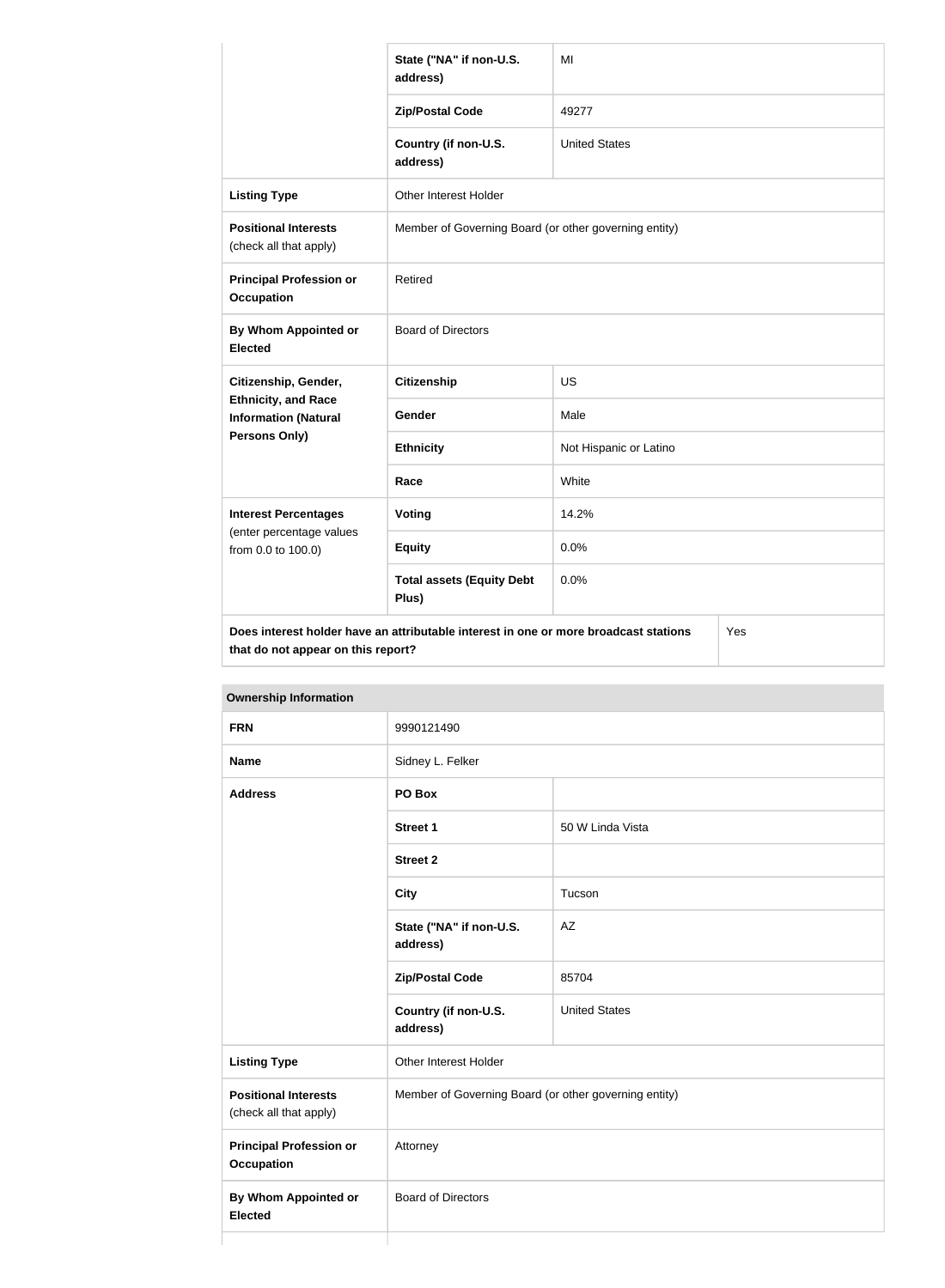| Citizenship, Gender,<br><b>Ethnicity, and Race</b><br><b>Information (Natural</b><br><b>Persons Only)</b> | <b>Citizenship</b>                        | <b>US</b>              |     |
|-----------------------------------------------------------------------------------------------------------|-------------------------------------------|------------------------|-----|
|                                                                                                           | Gender                                    | Male                   |     |
|                                                                                                           | <b>Ethnicity</b>                          | Not Hispanic or Latino |     |
|                                                                                                           | Race                                      | White                  |     |
| <b>Interest Percentages</b><br>(enter percentage values<br>from 0.0 to 100.0)                             | <b>Voting</b>                             | 14.2%                  |     |
|                                                                                                           | <b>Equity</b>                             | $0.0\%$                |     |
|                                                                                                           | <b>Total assets (Equity Debt</b><br>Plus) | 0.0%                   |     |
| Does interest holder have an attributable interest in one or more broadcast stations                      |                                           |                        | Yes |

# **Ownership Information**

**that do not appear on this report?**

| <b>FRN</b>                                                                                                                        | 9990121489                                            |                        |  |
|-----------------------------------------------------------------------------------------------------------------------------------|-------------------------------------------------------|------------------------|--|
| <b>Name</b>                                                                                                                       | Michael D. Miller                                     |                        |  |
| <b>Address</b>                                                                                                                    | PO Box                                                |                        |  |
|                                                                                                                                   | <b>Street 1</b>                                       | 14401 Reeds Street     |  |
|                                                                                                                                   | <b>Street 2</b>                                       |                        |  |
|                                                                                                                                   | <b>City</b>                                           | <b>Overland Park</b>   |  |
|                                                                                                                                   | State ("NA" if non-U.S.<br>address)                   | KS                     |  |
|                                                                                                                                   | <b>Zip/Postal Code</b>                                | 66223                  |  |
|                                                                                                                                   | Country (if non-U.S.<br>address)                      | <b>United States</b>   |  |
| <b>Listing Type</b>                                                                                                               | Other Interest Holder                                 |                        |  |
| <b>Positional Interests</b><br>(check all that apply)                                                                             | Member of Governing Board (or other governing entity) |                        |  |
| <b>Principal Profession or</b><br><b>Occupation</b>                                                                               | Consultant                                            |                        |  |
| <b>By Whom Appointed or</b><br><b>Elected</b>                                                                                     | <b>Board of Directors</b>                             |                        |  |
| Citizenship, Gender,<br><b>Ethnicity, and Race</b><br><b>Information (Natural</b><br><b>Persons Only)</b>                         | <b>Citizenship</b>                                    | US                     |  |
|                                                                                                                                   | Gender                                                | Male                   |  |
|                                                                                                                                   | <b>Ethnicity</b>                                      | Not Hispanic or Latino |  |
|                                                                                                                                   | Race                                                  | White                  |  |
| <b>Interest Percentages</b><br>(enter percentage values<br>from 0.0 to 100.0)                                                     | <b>Voting</b>                                         | 14.2%                  |  |
|                                                                                                                                   | <b>Equity</b>                                         | 0.0%                   |  |
|                                                                                                                                   | <b>Total assets (Equity Debt</b><br>Plus)             | 0.0%                   |  |
| Does interest holder have an attributable interest in one or more broadcast stations<br>Yes<br>that do not appear on this report? |                                                       |                        |  |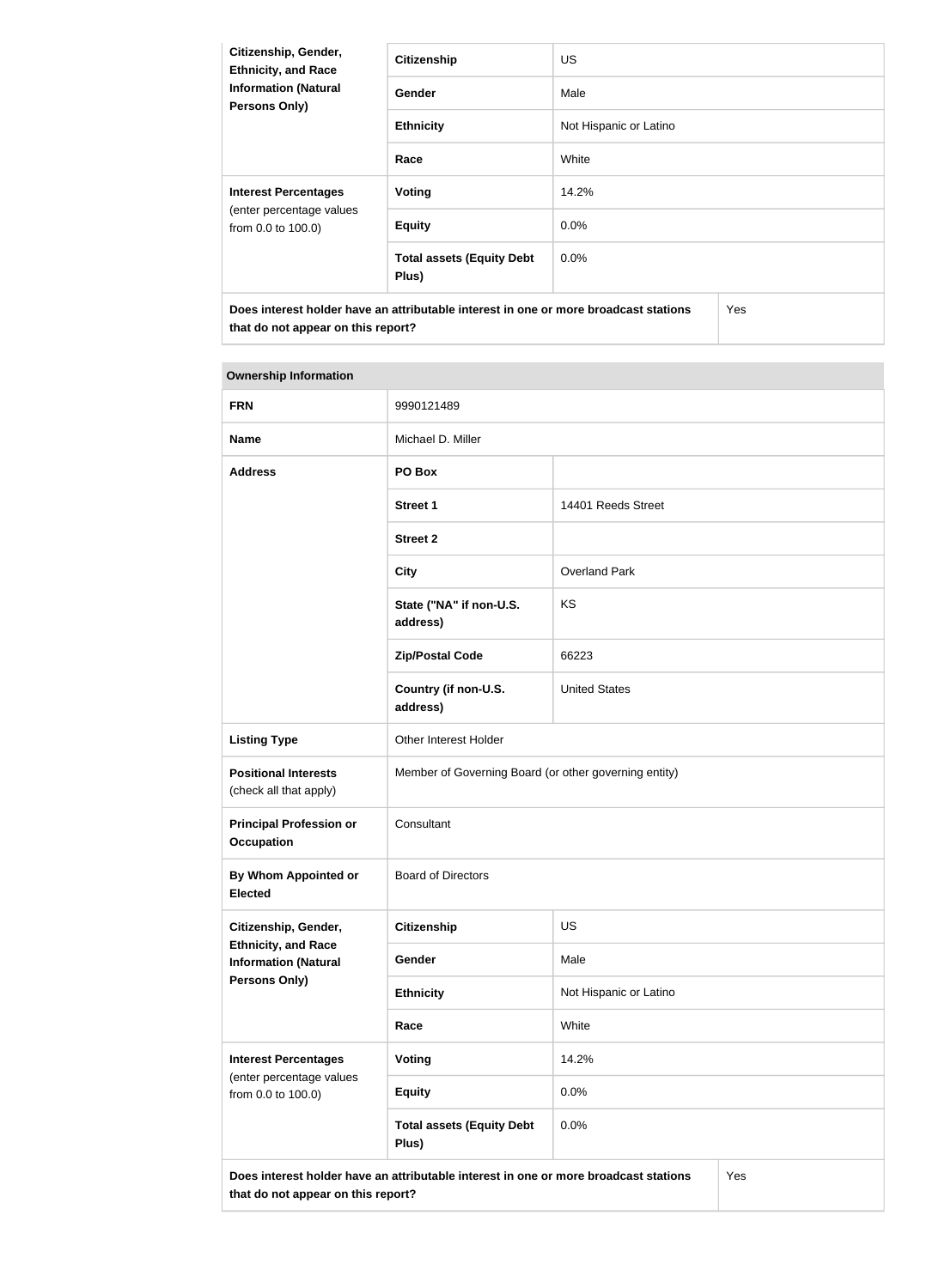| <b>Ownership Information</b>                                                                                                      |                                                       |                        |  |
|-----------------------------------------------------------------------------------------------------------------------------------|-------------------------------------------------------|------------------------|--|
| <b>FRN</b>                                                                                                                        | 9990119694                                            |                        |  |
| <b>Name</b>                                                                                                                       | Dennis Wilson                                         |                        |  |
| <b>Address</b>                                                                                                                    | PO Box                                                |                        |  |
|                                                                                                                                   | <b>Street 1</b>                                       | 6676 N Altos Segundo   |  |
|                                                                                                                                   | <b>Street 2</b>                                       |                        |  |
|                                                                                                                                   | <b>City</b>                                           | Tucson                 |  |
|                                                                                                                                   | State ("NA" if non-U.S.<br>address)                   | AZ                     |  |
|                                                                                                                                   | <b>Zip/Postal Code</b>                                | 85718                  |  |
|                                                                                                                                   | Country (if non-U.S.<br>address)                      | <b>United States</b>   |  |
| <b>Listing Type</b>                                                                                                               | Other Interest Holder                                 |                        |  |
| <b>Positional Interests</b><br>(check all that apply)                                                                             | Member of Governing Board (or other governing entity) |                        |  |
| <b>Principal Profession or</b><br><b>Occupation</b>                                                                               | Executive Director, Kino College                      |                        |  |
| <b>By Whom Appointed or</b><br><b>Elected</b>                                                                                     | <b>Board of Directors</b>                             |                        |  |
| Citizenship, Gender,                                                                                                              | <b>Citizenship</b>                                    | <b>US</b>              |  |
| <b>Ethnicity, and Race</b><br><b>Information (Natural</b><br>Persons Only)                                                        | <b>Gender</b>                                         | Male                   |  |
|                                                                                                                                   | <b>Ethnicity</b>                                      | Not Hispanic or Latino |  |
|                                                                                                                                   | Race                                                  | White                  |  |
| <b>Interest Percentages</b><br>(enter percentage values<br>from 0.0 to 100.0)                                                     | <b>Voting</b>                                         | 14.2%                  |  |
|                                                                                                                                   | <b>Equity</b>                                         | 0.0%                   |  |
|                                                                                                                                   | <b>Total assets (Equity Debt</b><br>Plus)             | 0.0%                   |  |
| Does interest holder have an attributable interest in one or more broadcast stations<br>Yes<br>that do not appear on this report? |                                                       |                        |  |

| <b>FRN</b>     | 9990136814                          |                   |  |
|----------------|-------------------------------------|-------------------|--|
| <b>Name</b>    | <b>Troy Bancroft</b>                |                   |  |
| <b>Address</b> | PO Box                              |                   |  |
|                | <b>Street 1</b>                     | 5788 W. Lowe Road |  |
|                | <b>Street 2</b>                     |                   |  |
|                | <b>City</b>                         | Saint Johns       |  |
|                | State ("NA" if non-U.S.<br>address) | MI                |  |
|                | <b>Zip/Postal Code</b>              | 48879             |  |

#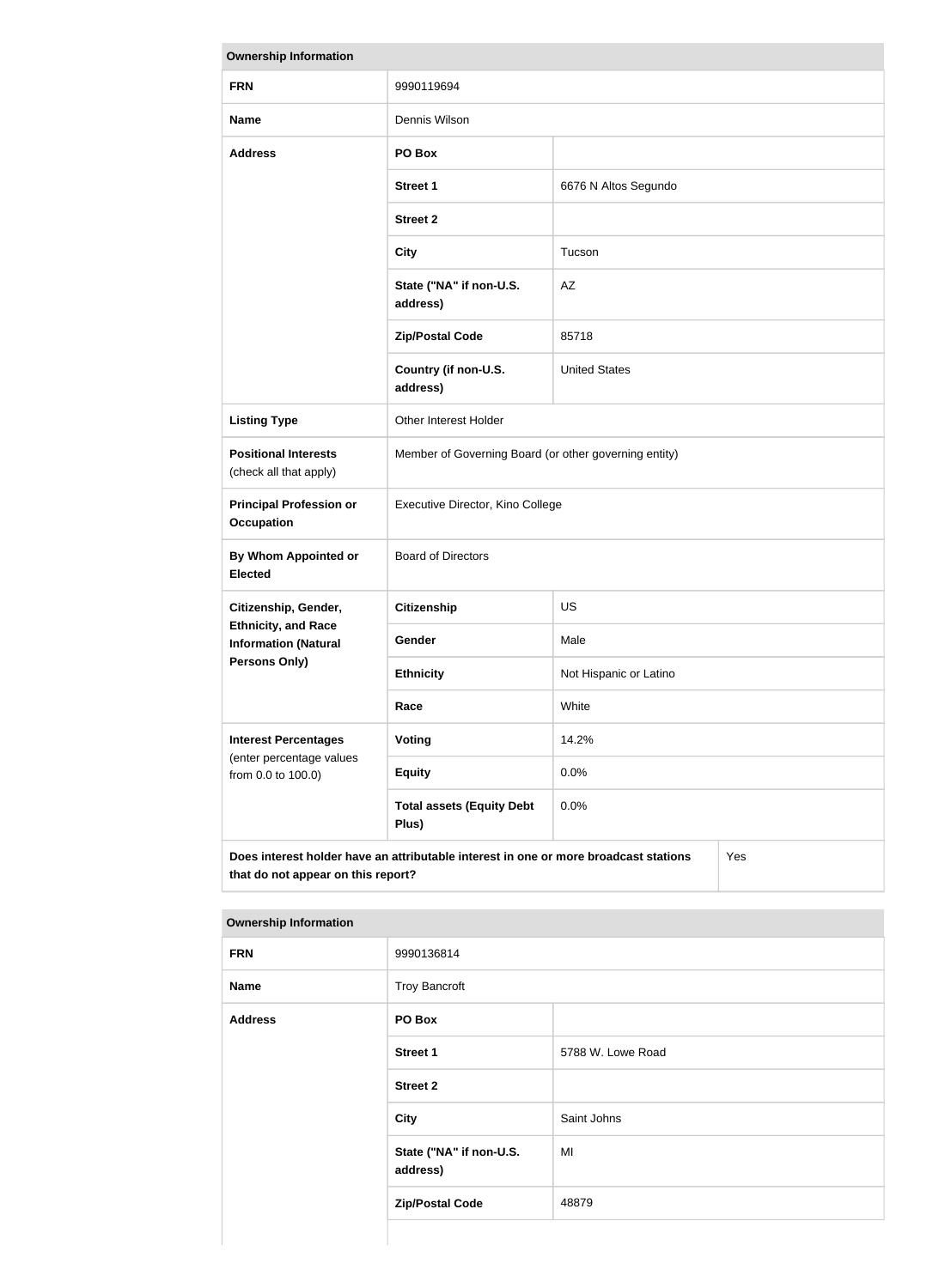|                                                                                                                                                            | Country (if non-U.S.<br>address)                      | <b>United States</b>   |     |
|------------------------------------------------------------------------------------------------------------------------------------------------------------|-------------------------------------------------------|------------------------|-----|
| <b>Listing Type</b>                                                                                                                                        | Other Interest Holder                                 |                        |     |
| <b>Positional Interests</b><br>(check all that apply)                                                                                                      | Member of Governing Board (or other governing entity) |                        |     |
| <b>Principal Profession or</b><br><b>Occupation</b>                                                                                                        | CEO President of COG Marketers LTD                    |                        |     |
| By Whom Appointed or<br><b>Elected</b>                                                                                                                     | <b>Board of Directors</b>                             |                        |     |
| Citizenship, Gender,<br><b>Ethnicity, and Race</b><br><b>Information (Natural</b><br>Persons Only)                                                         | <b>Citizenship</b>                                    | <b>US</b>              |     |
|                                                                                                                                                            | <b>Gender</b>                                         | Male                   |     |
|                                                                                                                                                            | <b>Ethnicity</b>                                      | Not Hispanic or Latino |     |
|                                                                                                                                                            | Race                                                  | White                  |     |
| <b>Interest Percentages</b><br>(enter percentage values<br>from 0.0 to 100.0)                                                                              | Voting                                                | 14.2%                  |     |
|                                                                                                                                                            | <b>Equity</b>                                         | 0.0%                   |     |
|                                                                                                                                                            | <b>Total assets (Equity Debt</b><br>Plus)             | 0.0%                   |     |
| Does interest holder have an attributable interest in one or more broadcast stations<br>that do not appear on this report?                                 |                                                       |                        | Yes |
|                                                                                                                                                            |                                                       |                        |     |
| (b) Respondent certifies that any interests, including equity, financial, or voting<br>Yes<br>interests, not reported in this filing are non-attributable. |                                                       |                        |     |

If "No," submit as an exhibit an explanation.

| (c) Is Respondent seeking an attribution exemption for any officer or director with<br>duties wholly unrelated to the Licensee(s)? | No |
|------------------------------------------------------------------------------------------------------------------------------------|----|
| If "Yes," complete the information in the required fields and submit an Exhibit fully describing                                   |    |
| that individual's duties and responsibilities, and explaining why that individual should not be<br>attributed an interest.         |    |

# **Certification**

| <b>Section</b>                  | Question                                                                                             | <b>Response</b> |
|---------------------------------|------------------------------------------------------------------------------------------------------|-----------------|
| <b>Authorized Party to Sign</b> | WILLFUL FALSE STATEMENTS ON<br>THIS FORM ARE PUNISHABLE BY                                           |                 |
|                                 | FINE AND/OR IMPRISONMENT (U.S.<br>CODE, TITLE 18, SECTION 1001), AND<br>OR REVOCATION OF ANY STATION |                 |
|                                 | LICENSE -- OR CONSTRUCTION<br>PERMIT (U.S. CODE, TITLE 47,                                           |                 |
|                                 | SECTION $312(a)(1)$ ), AND/OR<br>FORFEITURE (U.S. CODE, TITLE 47,                                    |                 |
|                                 | SECTION 503).                                                                                        |                 |